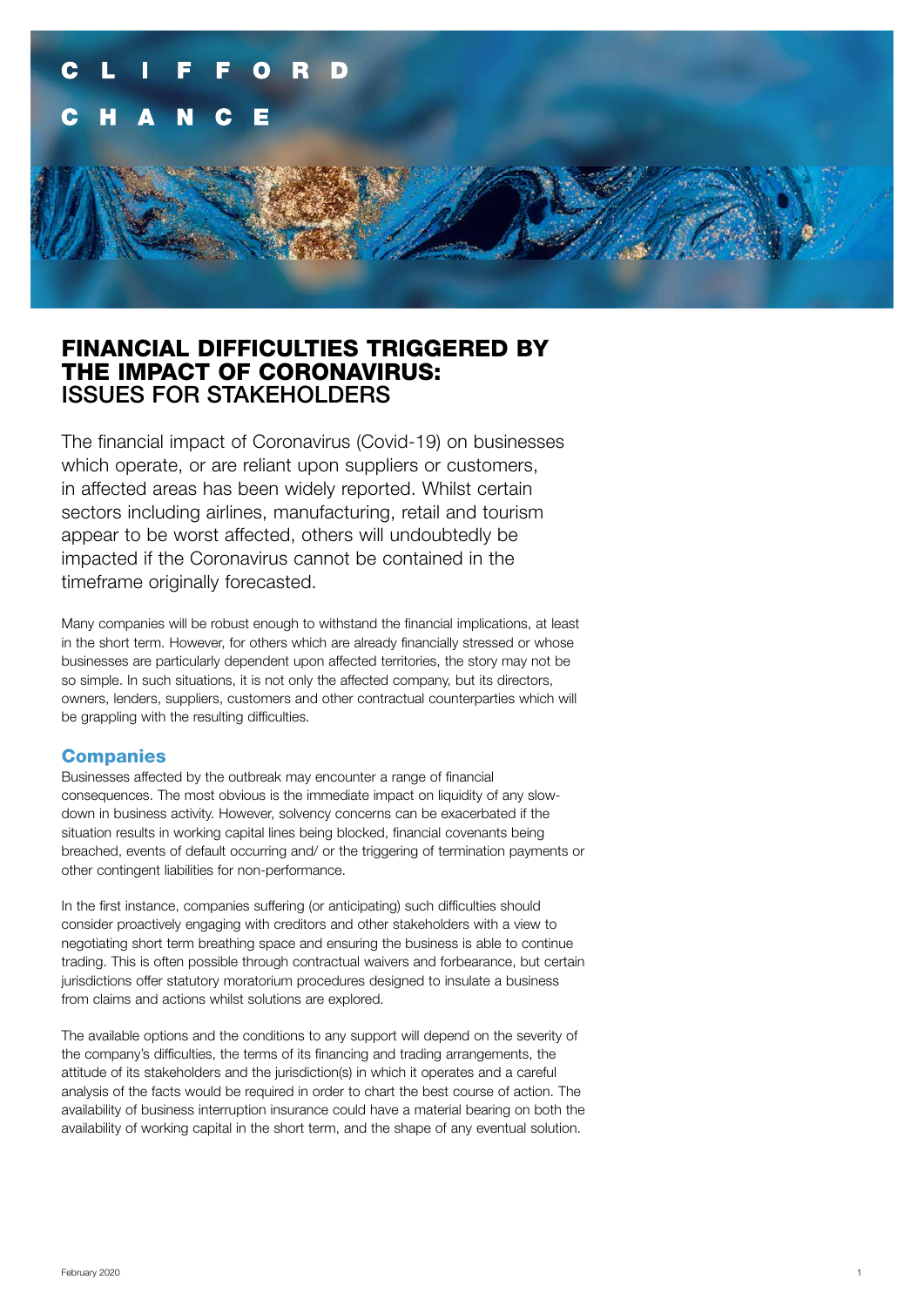## **Financiers**

It is important that lenders to businesses impacted by the Coronavirus have a clear understanding of the rights afforded to them by their financing documentation. We expect lenders will wish to focus on rights arising from liquidity difficulties and the potentially material impact that Coronavirus may have on the ability of the company to continue operating in the ordinary course.

Given the continued uncertainty regarding the extent and duration of the Coronavirus, lenders are unlikely to be in a position to agree longer term, substantive solutions. Instead, we would expect lenders to be focused on short term arrangements which balance the need to (i) stabilise the affected business, and (ii) protect their own position. Getting a clear line of sight on the impact that the outbreak is having on the business (by requiring increased financial and other reporting) will be essential and should be made a condition to any support.

## Suppliers, customers and other counterparties

We expect the most pressing issue for suppliers, customers and other counterparties to be whether and how they can reduce their financial exposure to the affected business, or at least continue to trade with the company in a manner which does not increase their financial exposure.

In most cases this will depend solely upon the terms of the contract they have negotiated with the affected business. However, that may not be the whole picture. For example, in certain jurisdictions counterparties can be compelled to continue supplying a company which enters into a formal insolvency process and will be unable to rely on the insolvency as a basis for terminating the relationship.

## **Directors**

Against the backdrop of potential financial difficulties, it is critical that directors of an affected company understand the scope and extent of their statutory and fiduciary duties, particularly when they are operating in the "twilight zone" (i.e. when there is a real and obvious risk of insolvency).

Generally speaking, directors are required to exercise reasonable care, skill and diligence, and to act in the best interest of the company. These duties are typically owed to the company, however, when a company is under financial stress the directors' duty to act in the best interest of the company requires them, at least in certain jurisdictions, to prioritise the interests of the company's creditors over those of its shareholders.

Directors may also find they risk personal liability if their actions during the "twilight" period cause additional loss to creditors. As a result, directors may be inclined to pursue more conservative strategies which place greater emphasis on minimising loss to creditors.

Lastly, if financial difficulties become particularly acute, directors need to be aware of any legal obligation to commence insolvency proceedings. In certain jurisdictions the period for compliance can be as short as 21 days.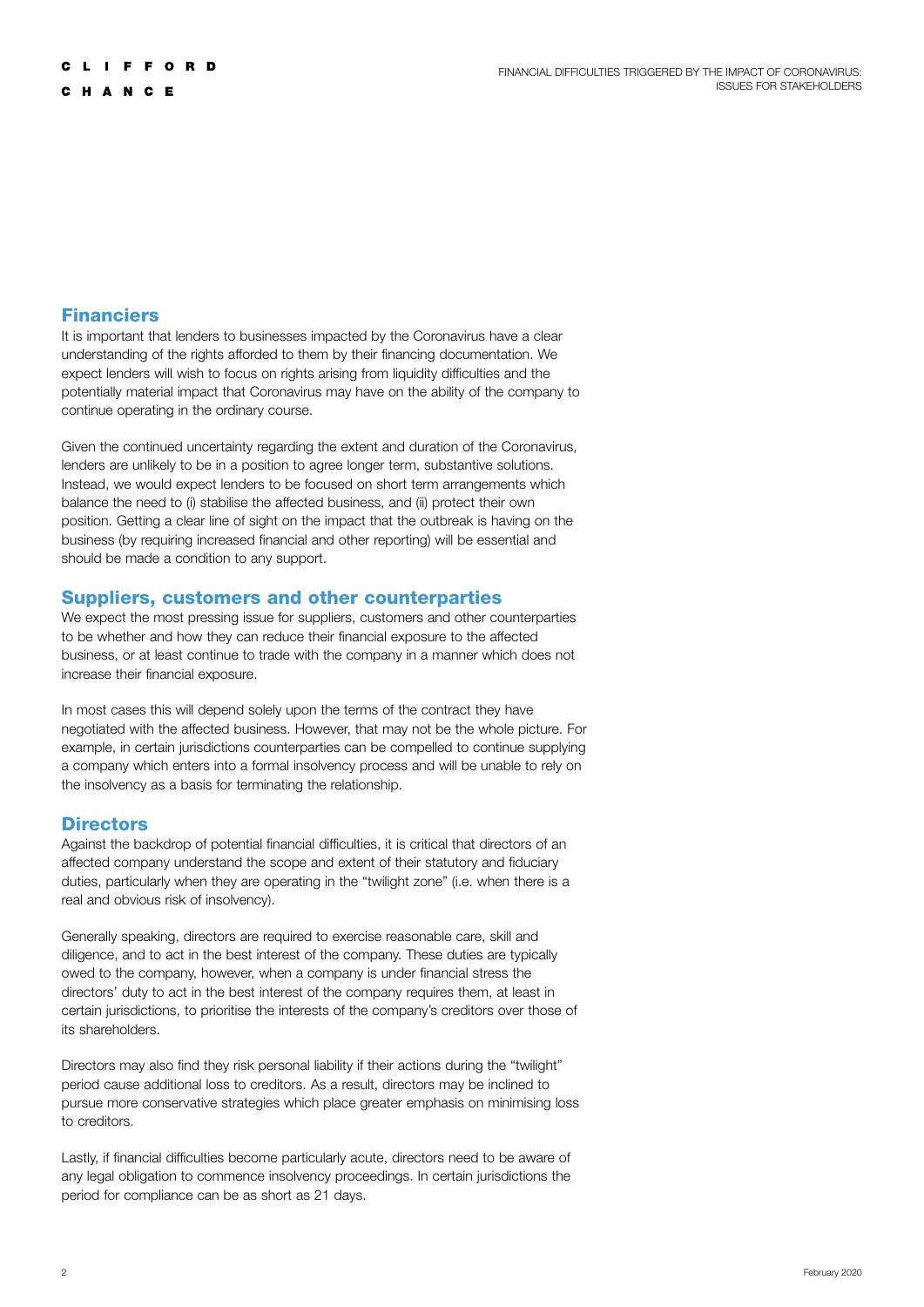# **CONTACTS**



Iain White Partner, Restructuring and Insolvency London T: +44 20 7006 2825 E: iain.white

@cliffordchance.com



Phoebe Lo Senior Associate, Restructuring and Insolvency Hong Kong T: +852 2826 3465 E: phoebe.lo

@cliffordchance.com



Philip Hertz Global Head of Restructuring and Insolvency London

T: +44 20 7006 1666

E: philip.hertz

@cliffordchance.com



Scott Bache Partner, Restructuring and Insolvency Hong Kong T: +852 2826 3493 E: scott.bache

@cliffordchance.com